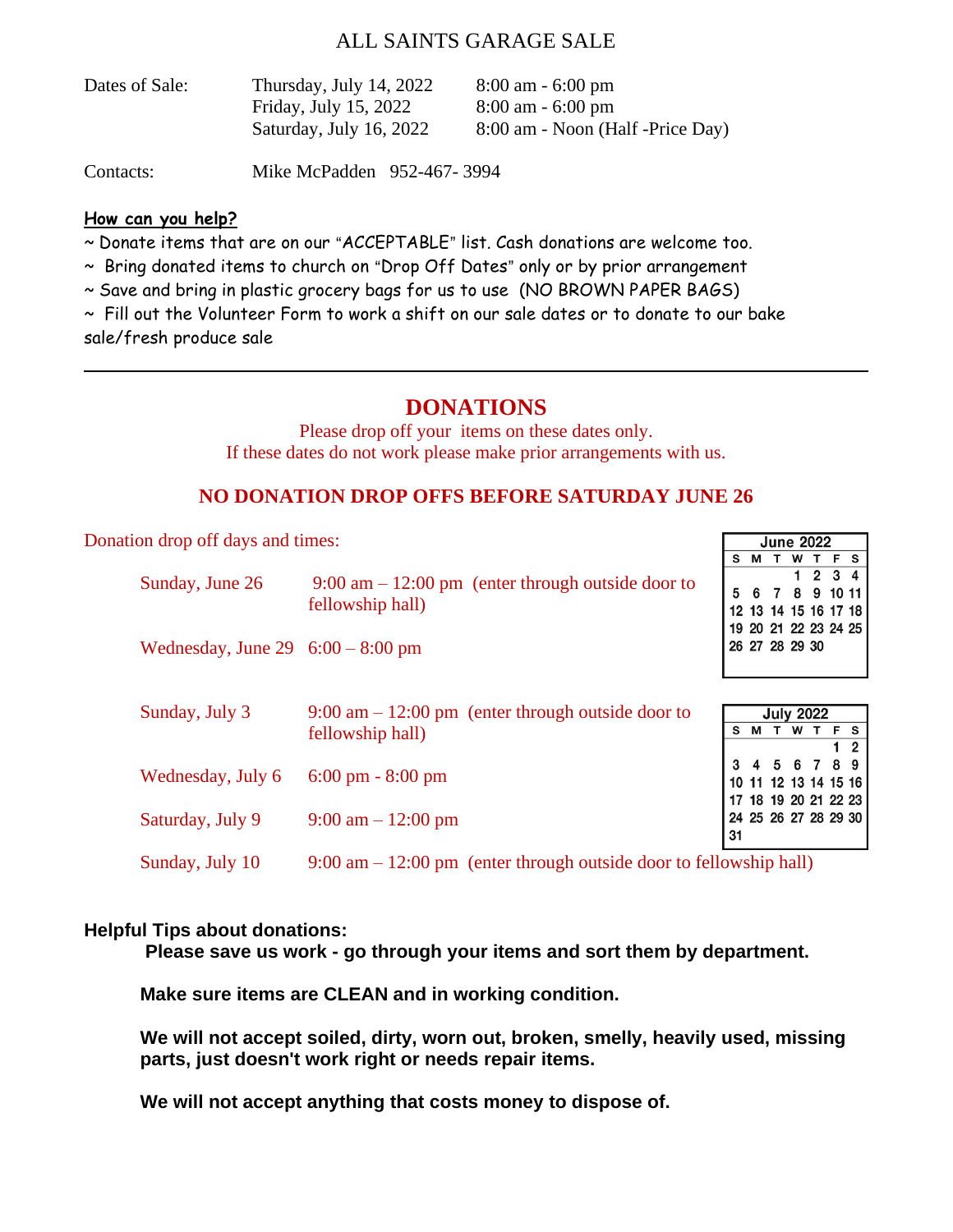Please sort your items by department prior to dropping them off :

Antiques/old items Baby Items Books, DVD, CD Clothing - Boy's Clothing -Women's Clothing -  $Girl's$ Clothing - Men's Fashion Accessories

Furniture - small Home Decor Kitchen Items/Housewares Lawn & Garden Linens/Rugs Shoes Sporting Goods Toys

Thank you! This will make the set up process much easier for our hardworking committee.

|                         | <b>Fresh Produce and Bake Sale</b> |                  |
|-------------------------|------------------------------------|------------------|
| <b>Suggested Items:</b> |                                    | <b>Bake Sale</b> |
| <b>Bars</b>             | Fruits                             |                  |
| Cakes                   | Eggs                               |                  |
| Pies                    | Vegetables                         |                  |
| <b>Muffins</b>          | Other produce                      |                  |
| <b>Breads</b>           |                                    |                  |
| Jams/Jellies            |                                    |                  |
| Candies                 |                                    |                  |
| Cookies                 |                                    |                  |

Please pre-package your baked goods. For example, breads should be individually wrapped, bars pre-cut/one dozen per plate, cookies one dozen per plate, muffins half dozen or dozen per plate etc.

Pricing will be done at church

**Bring in items anytime on Wednesday, July 13.**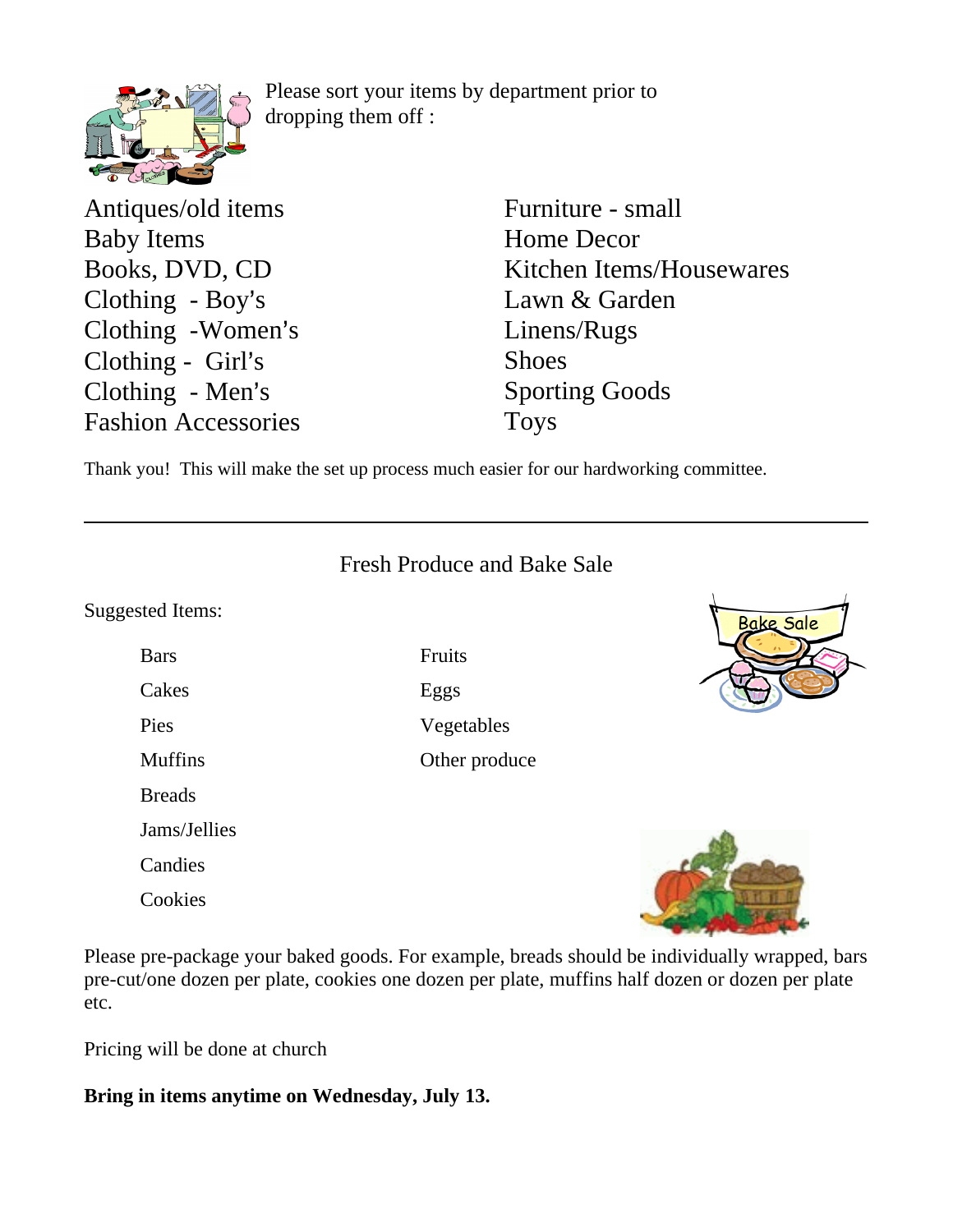## **ACCEPTABLE ITEMS**

antiques

appliances - small (in working condition) baby items - (equipment must be up to code)

bikes (in working condition) books (paperback, hardcover, kids, fiction)

camping equipment

cd/record albums/dvd/cassettes

clothing (gently used, no holes - rips- stains)

fashion accessories (purses, belts, jewelry)

fishing equipment

fruit jars/canning jars

furniture - small (end tables, coffee tables, side tables) *(Please call Mike McPadden if you have some quality larger furniture - we may be able to accept it)*

gardening supplies home decor jewelry

linens magazines (pre 1980) musical instruments old postcards/photos plants pop bottles (old glass) rugs shoes/boots (in good shape - not scuffed) sporting goods tools (all kinds in working order) toys and games (clean and in working order - no missing pieces) wall hangings/pictures

kitchen items/ housewares

# NO STUFFED ANIMALS PLEASE!

Please contact Mike McPadden at 952-467-3994 if you have any questions about items you would like to donate.

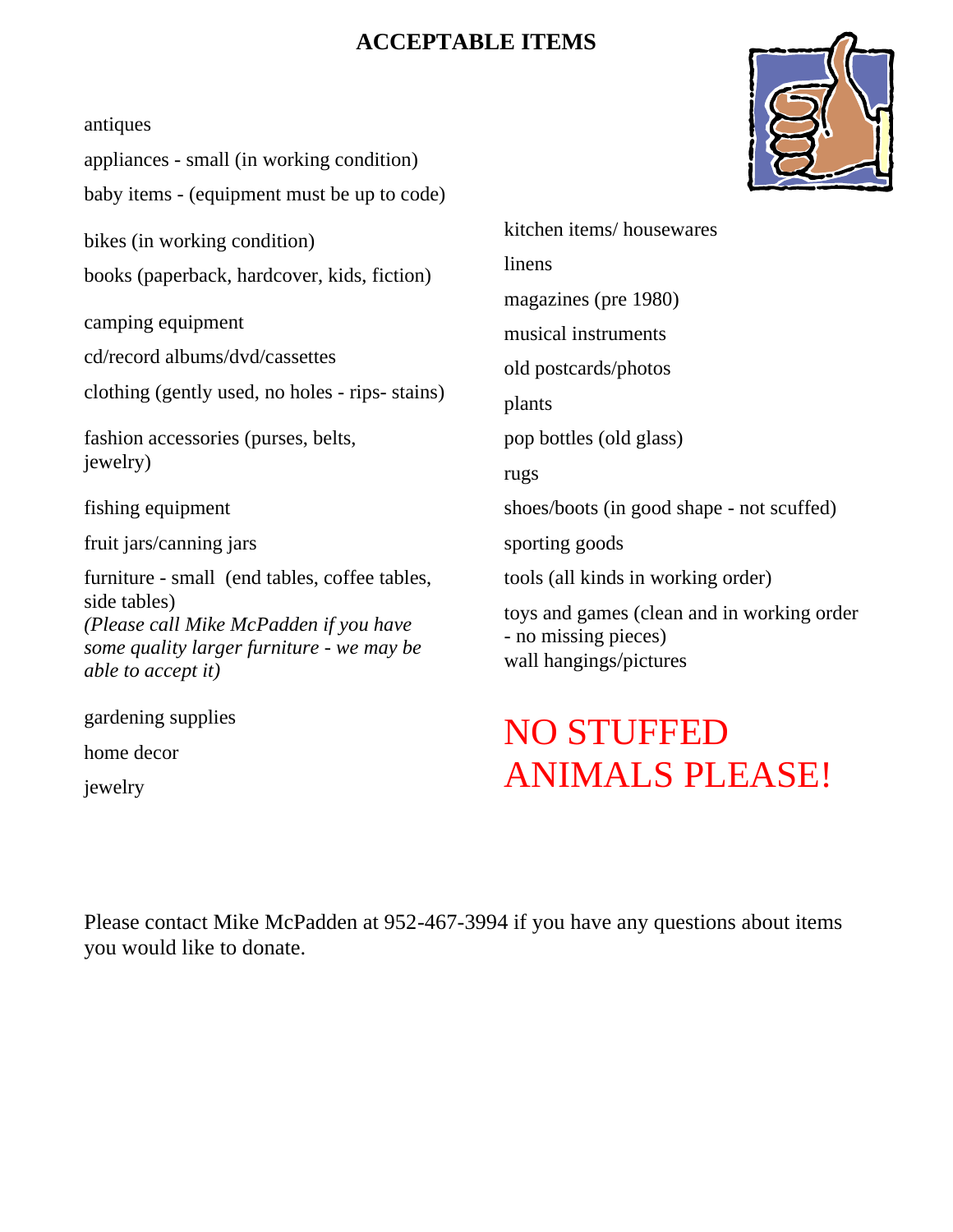# **ITEMS WE DO NOT ACCEPT**

anything broken, ripped, dirty, or missing parts appliances - large (freezer, refrigerator, stoves, washers, dryers) baby cribs carpeting cell phones/chargers computers, monitors and printers console stereos encyclopedias exercise equipment gas grills hazardous household waste (paint, oils, chemicals etc) **holiday decorations of any kind (Christmas, Halloween, Thanksgiving, Easter, etc)** health and beauty aids intimate apparel large furniture *(Please call Mike McPadden if you have some quality larger furniture - we may be able to accept it.)* luggage mattresses/box springs/bed frames sinks

stuffed animals

televisions

text books

tires

VCRs

Please contact Mike McPadden at 952-467-3994 if you have any questions about items you would like to donate.